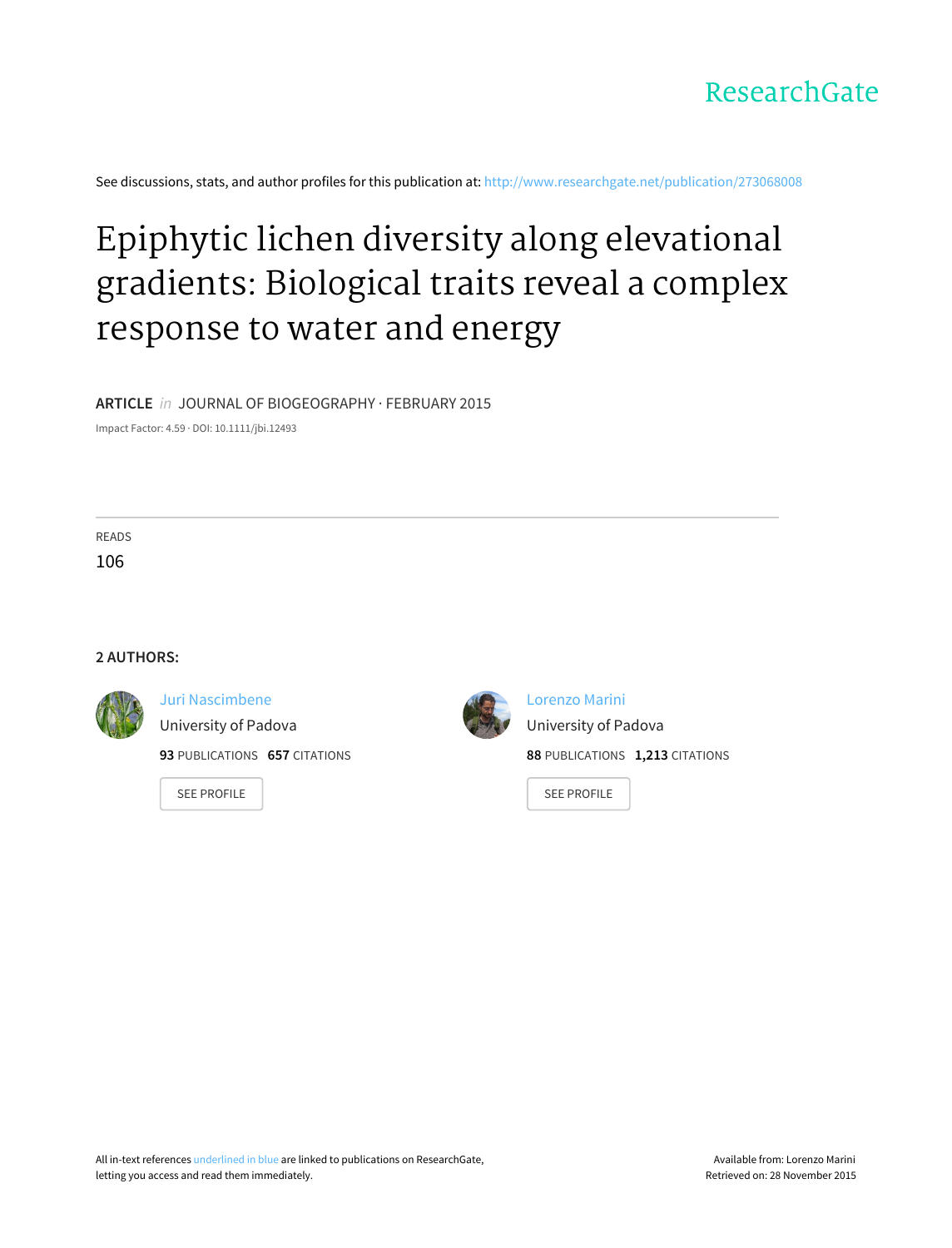

# Epiphytic lichen diversity along elevational gradients: biological traits reveal a complex response to water and energy

Juri Nascimbene<sup>1,2\*</sup> and Lorenzo Marini<sup>3</sup>

<sup>1</sup>Natural Sciences Museum of South Tyrol, 39100 Bolzano, Italy, <sup>2</sup>Department of Life Sciences, University of Trieste, 34100 Trieste, Italy, <sup>3</sup>Department of Agronomy, Food, Natural Resources, Animals and the Environment (DAFNAE), University of Padova, 35020 Legnaro, Padova, Italy

\*Correspondence: Juri Nascimbene, Natural Sciences Museum of South Tyrol, via Bottai 1, 39100 Bolzano, Italy. E-mail: junasc@libero.it

# ABSTRACT

Aim Patterns of epiphytic lichen diversity along elevational gradients covering the range of Norway spruce forests were analysed. The roles of water and energy variables in shaping the observed species–elevation relationship were tested, as well as how growth form and photobiont type distribution varied along the gradient.

Location South Tyrol, northern Italy.

Methods Eight sites were selected spanning the elevational range of spruce forests (900–1900 m a.s.l.) and the regional rainfall gradient. At each site, a pair of forest stands (one mature even-aged and one multilayered) was selected at three elevation steps. Epiphytic lichens were surveyed according to European guidelines for lichen diversity monitoring. Explanatory variables indicative of both forest structure and climate were included in the models.

Results A positive relationship was found between number of species and elevation. This reflected the physiological response of epiphytic lichens to the main climatic factors, trait selection being the mechanism that determined the response at community level. Nonlinear species–temperature and trait–temperature relationships predicted that major changes may be expected in the intermediate part of the gradient. Lichens with a Trentepohlia algal partner were more frequent at lower elevations and proved to be sensitive to environmental factors indicative of forest structure. Lichen growth forms had contrasting patterns related to temperature, crustose species richness being enhanced by increasing values, and alectorioid and foliose lichens by decreasing values. Alectorioid lichens were also negatively influenced by rainfall.

Main conclusions In a climate change scenario, lichen diversity in alpine regions will probably not benefit from an increase in air temperature in the same way as flowering plants. Monitoring variations in the proportions of growth form and photobiont type may represent a tool for detecting the effects of climate change on lichen species.

#### Keywords

Alpine spruce forests, climate change, elevational diversity gradient, energy, forest structure, Italy, lichen growth form, photobiont type, species richness, trait selection.

## INTRODUCTION

Elevational gradients are a suitable model template for predicting the potential effect of temperature warming on plant and animal communities because they encompass several clines in climatic factors over a relatively short distance (Lomolino, 2001; Körner, 2007). Regarding the predictive power of climate effect on plant diversity (Hawkins et al., 2003), the water–energy dynamics theory has shown the potential to become a possible unifying theory (O'Brien, 1993, 2006; Vetaas, 2006), at least for modelling tree species richness (Bhattarai & [Vetaas, 2003; Field](https://www.researchgate.net/publication/242605000_Global_models_for.predicting_woody_plant_richness_from_climate_Development_and_evaluation?el=1_x_8&enrichId=rgreq-9a528f57-6f17-4de3-a621-57465df93370&enrichSource=Y292ZXJQYWdlOzI3MzA2ODAwODtBUzoyMDUwNTI1OTA0NjUwMjRAMTQyNTg5OTc1NTE5OA==) et al., 2005). The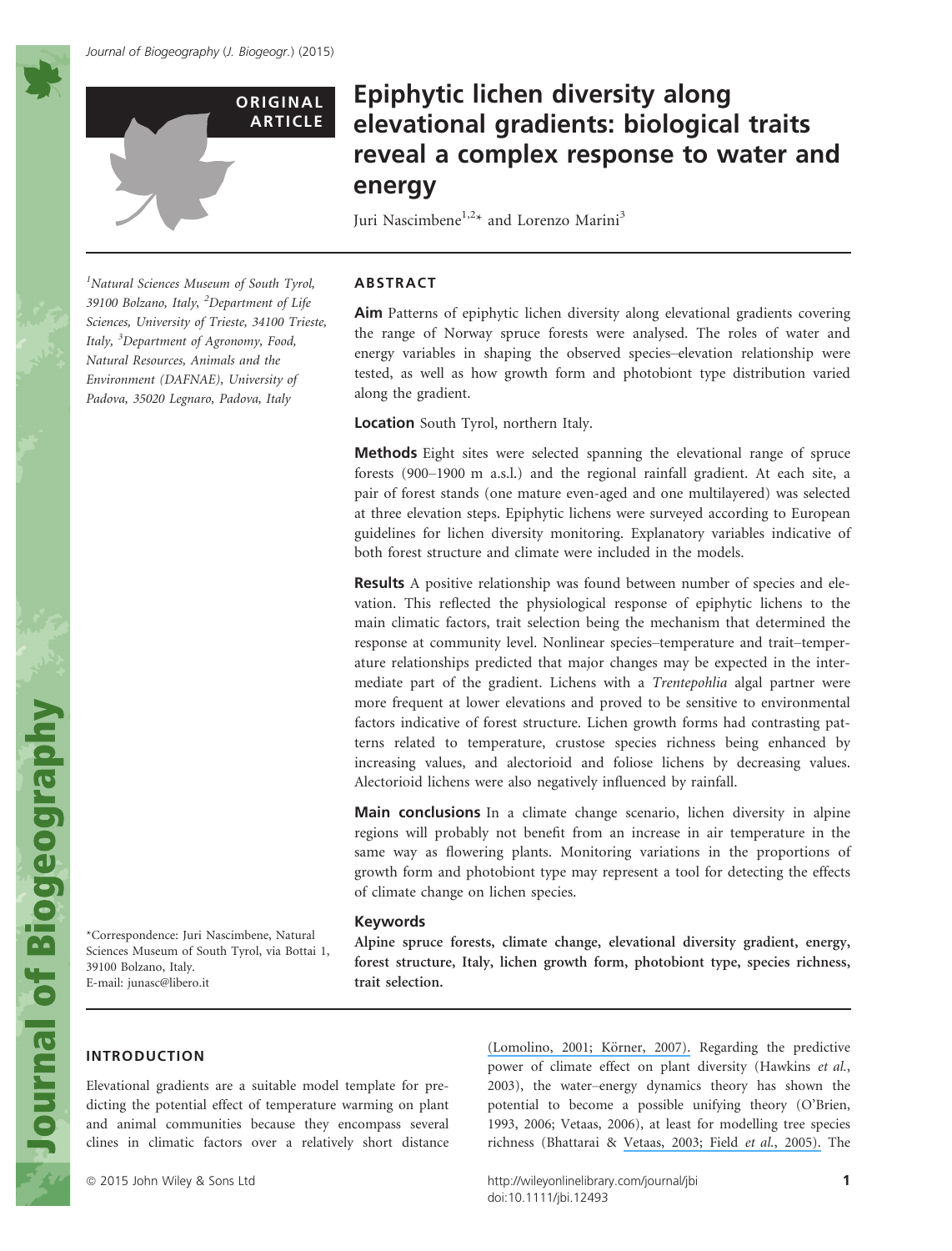interaction between energy and water is known to be an important driver of diversity patterns of several taxonomic groups [\(Whittaker](https://www.researchgate.net/publication/229722291_Geographical_gradients_of_species_richness_A_test_of_the_water-energy_conjecture_of_Hawkins_et_al._(2003)_using_European_data_for_five_taxa?el=1_x_8&enrichId=rgreq-9a528f57-6f17-4de3-a621-57465df93370&enrichSource=Y292ZXJQYWdlOzI3MzA2ODAwODtBUzoyMDUwNTI1OTA0NjUwMjRAMTQyNTg5OTc1NTE5OA==) et al., 2007), their effects being dependent on latitude, i.e. at higher latitudes energy is the key limiting component of the interaction, whereas at lower latitudes water is the key limiting component (Hawkins et al., 2003). Mountain environments provide interesting study areas for exploring the relationship between water variables, energy variables and species diversity along vertical (elevational) gradients (Bhattarai & Vetaas, 2003, 2006; Banya et al., 2010; Marini et al., 2011a), which might be expected to resemble the broader latitudinal gradient.

Epiphytic lichens are among the most climate-sensitive organisms, and evaluation of their diversity patterns along elevational gradients may provide early warning signs regarding loss of forest diversity and ecosystem functions as a result of climate change. There is mounting evidence that changes in temperature and rainfall can severely affect the structure of epiphytic communities, leading to the local extinction of several species (e.g. Aragón et al., 2012). The poikylohydric nature of lichens provides the basis for their different sensitivity to both water and energy compared with vascular plants. Both factors directly control relevant ecophysiological processes influencing growth rates and species distribution [\(Insarov & Schroeter, 2002\).](https://www.researchgate.net/publication/230604176_Lichen_Monitoring_and_Climate_Change?el=1_x_8&enrichId=rgreq-9a528f57-6f17-4de3-a621-57465df93370&enrichSource=Y292ZXJQYWdlOzI3MzA2ODAwODtBUzoyMDUwNTI1OTA0NjUwMjRAMTQyNTg5OTc1NTE5OA==) In particular, their physiology is closely coupled with ambient temperature and moisture conditions (Green et al., 2008), which influence thallus water saturation and desiccation. Increasing ambient temperature may negatively affect lichens because of increased respiratory carbon losses (Schroeter et al., 2000), especially when it does not reflect water availability. Despite these predicted effects, the relationship between climatic factors and species richness along elevational gradients is still poorly known for lichens compared with vascular plants and animals.

The response of lichen communities to climatic factors is likely to be mediated by different functional traits (e.g. photobiont type and growth form) that determine the performance of the species under given environmental conditions (Diaz & Cabido, 2001; Giordani et al., 2012; Rapai et al., 2012). Photobiont type and thallus growth forms are among the most responsive traits that account for largescale patterns of lichen diversity (Ellis & Coppins, 2006, 2010; Marini et al., 2011b); for example, lichens with a Trentepohlia algal partner are enhanced by increasing temperatures (van Herk et al., 2002; Aptroot & van Herk, 2007), lichens with a crustose growth form are expected to resist drought events because of desiccation tolerance, while those with a fruticose–filamentose growth form (i.e. alectorioid lichens) suffer from excessive rewetting that depresses net assimilation (Coxson & Coyle, 2003; Stevenson & Coxson, 2007).

We analysed patterns of lichen diversity along steep elevational gradients covering the range of managed sprucedominated forests. To test the water–energy dynamics theory on lichen diversity, along with a temperature gradient we also accounted for a regional gradient of rainfall to obtain orthogonal gradients in rainfall and temperature. Our hypothesis was that temperature is one of the main drivers of lichen diversity and trait distribution along the elevational gradient. Indeed, because of their poikylohydric nature, lichens are expected to be particularly sensitive to high temperatures, which influence the process of rewetting and thallus water content, inducing frequent and severe desiccation events. On this basis, a positive species–elevation relationship was expected. Moreover, water availability is expected to interact with energy, i.e. the negative effect of high temperatures on species richness may be stronger in relatively arid areas than in wetter areas (a modified conjecture of Hawkins et al., 2003; see also Bhattarai & [Vetaas, 2003; McCain, 2007\).](https://www.researchgate.net/publication/227703964_Could_temperature_and_water_availability_drive_elevational_species_richness_A_global_case_study_for_bats?el=1_x_8&enrichId=rgreq-9a528f57-6f17-4de3-a621-57465df93370&enrichSource=Y292ZXJQYWdlOzI3MzA2ODAwODtBUzoyMDUwNTI1OTA0NjUwMjRAMTQyNTg5OTc1NTE5OA==) We also tested whether growth form and photobiont type modified the species–elevation relationship. Firstly, a variety of responses to water and energy are expected for the different growth forms; crustose species are more resistant to high temperatures because of their capacity to withstand drought events, whereas foliose and alectorioid/fruticose growth forms are more desiccation-sensitive. Secondly, lichens with a Trentepohlia algal partner are expected to be more frequent in the lower part of the elevational gradient, being favoured by higher temperatures.

# MATERIALS AND METHODS

# Study area

The study was conducted in the alpine region of South Tyrol (northern Italy), which extends over 740,000 ha (Fig. 1a). The



Figure 1 (a) Study area, (b) distribution of the elevational gradients, and (c) scheme of the sampling design used to investigate epiphytic lichen diversity along elevational gradients in the South Tyrol, northern Italy. DEM, digital elevation model.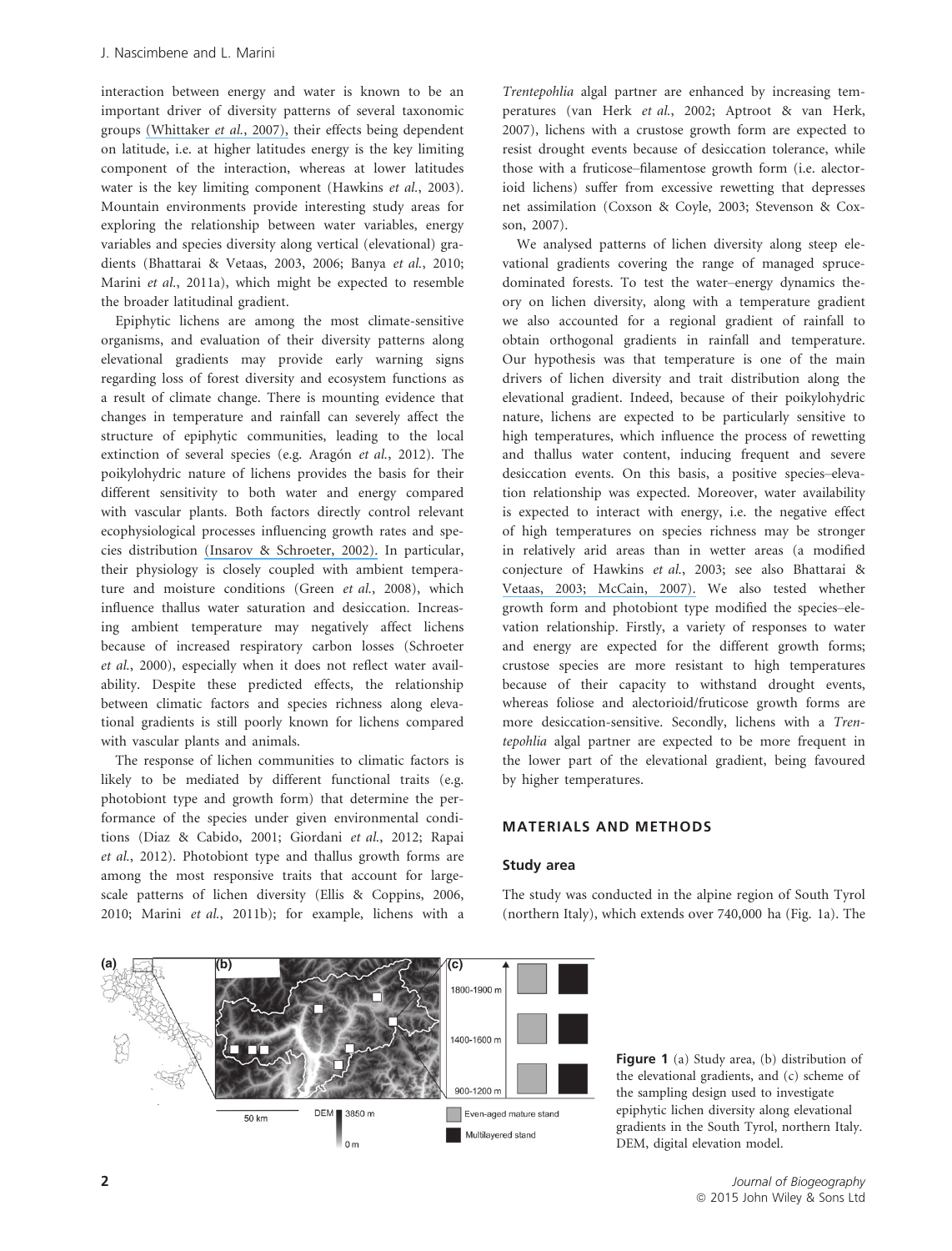climate is largely influenced by elevation, ranging from temperate conditions in the Adige Valley area, with a mean annual temperature of 11–12 °C, to alpine tundra conditions above 1700 m above sea level (a.s.l.), with a mean annual temperature of 2–3 °C. Precipitation varies across the region, ranging from  $\leq 600$  to 1400 mm yr<sup>-1</sup> according to both elevation and a geographical gradient. Conditions are driest in the east–west orientated Venosta Valley in the western part of the study area, and wettest in the central northern and eastern parts of the study area. Given the high geological diversity of the study area, the bedrock varies from hard siliceous to metamorphic, porphyric and carbonatic rocks, while soils are usually podsols and rendzinas (on calcareous bedrock).

Between 600 and 2100 m a.s.l. the landscape is dominated by forests that cover an area of 370,000 ha, of which 52% are spruce forests that are all managed for timber production in even-aged or multilayered, uneven-aged, stands. In both cases, management is based on progressive thinning and harvesting  $(1.6 \text{ m}^3 \text{ ha}^{-1} \text{ yr}^{-1})$  of mature trees.

#### Sampling design

Eight sites were selected (Fig. 1b) on the basis of the regional forest database, matching the requirement of containing spruce-dominated forests within the whole elevation range of this forest type (900–1900 m a.s.l.). The site selection spanned the entire regional rainfall gradient ( $c.$  600–1200 mm yr $^{-1}$ ).

At each site, a pair of forest stands was selected at three different elevation steps (900–1200 m a.s.l., 1400–1600 m

a.s.l. and 1800–1900 m a.s.l.), comprising one even-aged mature stand and one multilayered stand that included mature trees, making a total of six stands at each site (Fig. 1c). In each forest stand, a 13-m radius plot was set out randomly, within which the species identity and diameter at breast height (d.b.h.) of all living trees (diameter > 15 cm) were recorded, as well as geographical position, elevation, aspect and slope (Table 1). In each plot, five mature spruce (Picea abies (L.) H.Karst.) trees were selected randomly for the lichen survey, for a total of 240. The lichen survey was conducted according to the European guidelines for lichen monitoring (Asta et al.[, 2002\).](https://www.researchgate.net/publication/229071347_Mapping_Lichen_Diversity_as_an_Indicator_of_Environmental_Quality?el=1_x_8&enrichId=rgreq-9a528f57-6f17-4de3-a621-57465df93370&enrichSource=Y292ZXJQYWdlOzI3MzA2ODAwODtBUzoyMDUwNTI1OTA0NjUwMjRAMTQyNTg5OTc1NTE5OA==) Lichen diversity was sampled using four standard frames of 10 cm  $\times$  50 cm as sampling grids, subdivided into five 10 cm  $\times$  10 cm quadrats, which were attached to the tree trunk at the cardinal points, with the shorter lower side at 100 cm from the ground. Two additional standard frames were placed at the base of the trunk on north- and south-facing sides. All lichen species inside the frames, including sterile crustose lichens, were listed and their frequency was computed as the number of 10 cm  $\times$  10 cm quadrats in which they occurred. The exhaustiveness of the sampling was tested for each elevation step using sample-based accumulation curves (Gotelli & Colwell, 2001).

#### Species identification

When possible, lichens were identified in the field. However, in most cases species identification was based on the study

Table 1 General overview of the main topographic features of the study plots and variability and range of the explanatory variables (forest structure and climate) used to investigate epiphytic lichen diversity along elevational gradients in South Tyrol, northern Italy. For the variables indicative of forest structure, the general mean values are reported as well as those related to the two types of stands (evenaged and multilayered).

|                  | Variable                               | Mean $\pm$ SD     | Range                         |  |  |
|------------------|----------------------------------------|-------------------|-------------------------------|--|--|
| Topography       | Elevation (m a.s.l.)                   | $1488 \pm 312.5$  | $900 - 1900$                  |  |  |
|                  | Aspect $(°)$                           | $215.5 \pm 137$   | $5 - 360$                     |  |  |
|                  | Slope $(°)$                            | $25.2 \pm 9.8$    | $5 - 44$                      |  |  |
| Forest structure | Mean circumference of the plot (cm)    | $143.2 \pm 24.7$  | $100 - 216$                   |  |  |
|                  | Even-aged stands                       | $159 \pm 20.8$    | $131 - 216$                   |  |  |
|                  | Multilayered stands                    | $127.4 \pm 17.2$  | $100 - 157$                   |  |  |
|                  | Circumference of sampled trees (cm)    | $185 \pm 32$      | $110 - 270$                   |  |  |
|                  | Even-aged stands                       | $189.7 \pm 20.7$  | 158-236                       |  |  |
|                  | Multilayered stands                    | $180.6 \pm 23.2$  | $147 - 232$                   |  |  |
|                  | Age of sampled trees (years)           | $144 \pm 41$      | $65 - 235$                    |  |  |
|                  | Even-aged stands                       | $141.2 \pm 42$    | $65 - 234$                    |  |  |
|                  | Multilayered stands                    | $146.5 \pm 40$    | $81 - 235$                    |  |  |
|                  | Basal area $(m^2 \text{ ha}^{-1})$     | $66.9 \pm 18.2$   | $27.2 - 108.5$                |  |  |
|                  | Even-aged stands                       | $65.4 \pm 17$     | $35 - 103$                    |  |  |
|                  | Multilayered stands                    | $68.5 \pm 17$     | $27.2 - 108.5$                |  |  |
|                  | % canopy closure                       | $74.8 \pm 3.9$    | $66.3 - 82.9$                 |  |  |
|                  | Even-aged stands                       | $75.5 \pm 3.5$    | $69 - 82.9$                   |  |  |
|                  | Multilayered stands                    | 74.3 $\pm$ 4      | $66.3 - 82$                   |  |  |
|                  | Stand type                             |                   | Even-aged versus multilayered |  |  |
| Climate          | Mean annual temperature (°C)           | $4.9 \pm 1.9$     | $2 - 9.1$                     |  |  |
|                  | Mean annual precipitation (mm)         | $795.8 \pm 180.6$ | $563 - 1182$                  |  |  |
|                  | Annual solar radiation (kWh $m^{-2}$ ) | $992.8 \pm 289.5$ | $602.2 - 1777.2$              |  |  |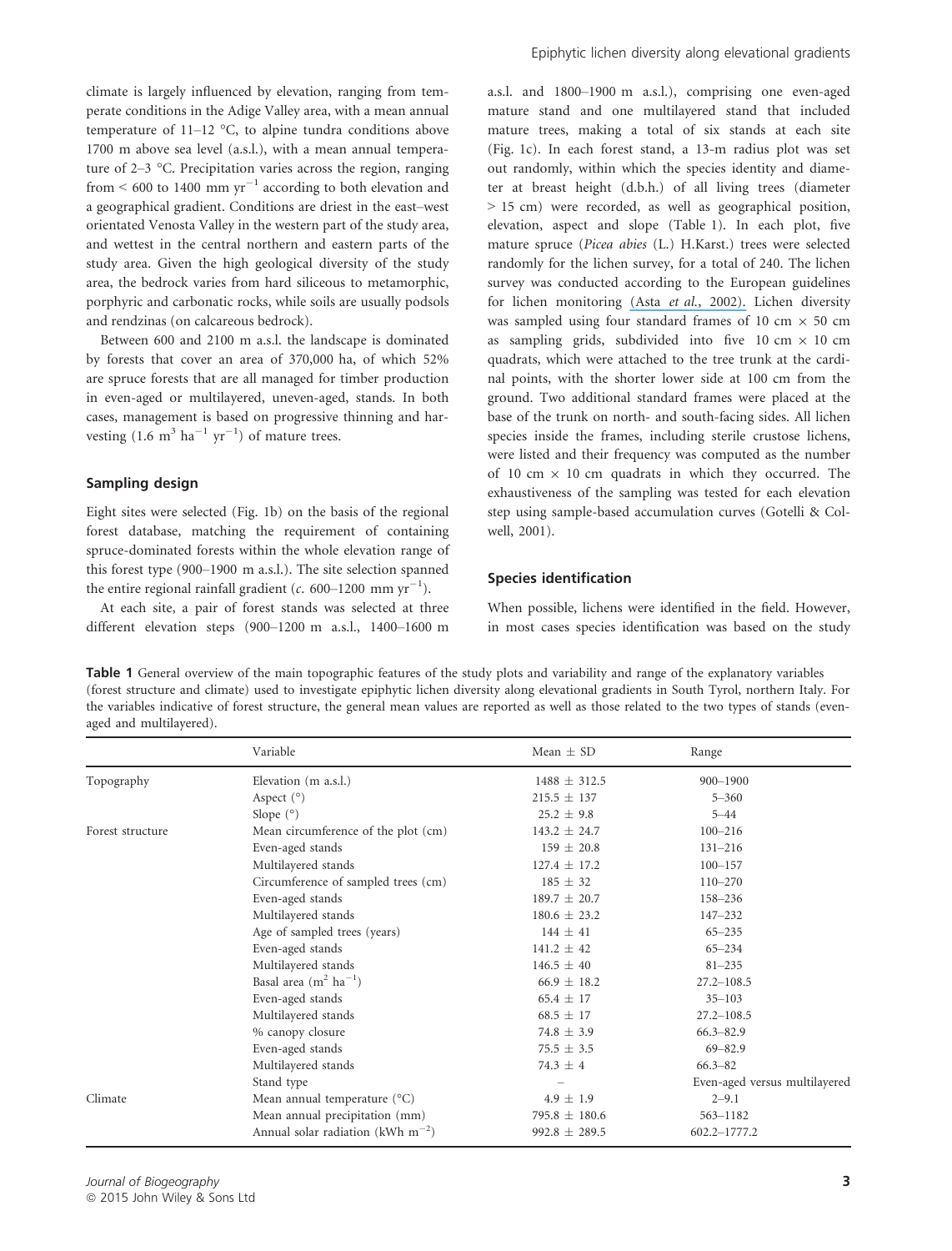of specimens (c. 800) collected and stored in the personal herbarium of J.N. and in the herbarium of the Natural Sciences Museum of South Tyrol (Bolzano, Italy). In particular, crustose lichens were identified in the laboratory using a dissecting and a biological microscope. Routine chemical spot tests were performed for most specimens. The identification of sterile crustose lichens (including all Lepraria species, c. 150 specimens) was based on standardized thin-layer chromatography (TLC) analyses following the protocols of White & James (1985) and Orange et al. (2001). Nomenclature of lichen species mainly follows Nimis & Martellos (2008).

#### Explanatory variables

# Forest structure

We focused on the response of lichen richness to climate factors but we also took into account the variability of the forest habitat quality, which may be indicative of the effects of forest management. According to our sampling design, each plot was assigned to one of the two types of forest structure: even-aged mature stands or multilayered stands that included mature trees (categorical variable), the number of plots for each forest type being equal. Canopy closure was estimated using a spherical densitometer, by averaging 20 measurements recorded at the four cardinal points of each tree selected for the lichen survey. Mean tree circumference was calculated by averaging the circumference of all the trees recorded within each plot. Basal area, an indicator of both substrate amount and forest density, was calculated on the basis of the circumference measurements of all the trees within each plot. For each tree selected for the lichen inventory, the circumference was measured and its age determined by extracting cores using a Pressler-type increment borer at a height of 1.30 m. Because the effect of climate-related factors was the main interest, plots placed in the three elevation steps were chosen for comparable forest structure variables. However, by keeping tree diameter uncorrelated with elevation, tree age covaried with elevation as a result of different tree growth rates along the elevational gradient.

#### Climate

Mean annual precipitation was considered as an indicator of water availability. Mean annual temperature and solar radiation, considered as a measure of potential light available for photosynthesis (Table 1), were used as a measure of available energy. Mean annual temperature (1980–2011), using ordinary kriging with external drift (Benavides et al., 2007), was interpolated from 84 meteorological stations, evenly scattered throughout and outside the study area at elevations ranging from 200 to 2000 m a.s.l. (see Marini et al., 2011a for more details). The fitted temperature was first estimated from a simple regression with elevation, and the residuals were then interpolated using ordinary kriging and the interpolated residuals summed with the fitted temperature from the interpolated using ordinary kriging from 88 meteorological stations evenly scattered throughout the study area. The geostatistical interpolations were computed using the Kriging Interpolator 3.2 extension for ArcView 3.2 (ESRI, Redlands, CA, USA). For each plot, the annual potential solar radiation was calculated using the digital elevation model (DEM) of the study area with a resolution of 25 m employing Arc-View 3.2.

regression with elevation. Mean annual precipitation was

# Statistical analyses

# Species composition

As well as environmental factors, geographical position is very likely to affect local patterns of species composition (Borcard et al., 1992). In order to elicit the spatial gradient, the potential spatial autocorrelation was taken into account using Moran's eigenvector map method (MEM; Dray et al., 2006). Spatial eigenvector mapping is based on the premise that the spatial relationships among data points can be translated into explanatory variables, which capture spatial effects at different spatial scales (Dray et al., 2006; Griffith & Peres-Neto, 2006). Eigenvectors from these connectivity matrices represent the decompositions of Moran's I statistic into all mutually orthogonal maps that can be generated from a given connectivity matrix (Griffith & Peres-Neto, 2006). There are several possibilities for building connectivity matrices, but the implementation suggested in Dray et al. (2006) and the procedure suggested by Eisenlohr (2014) were followed. The spatial weights were quantified using the minmax methods based on Kelejian & Prucha (2010) and the MEMs were computed using the scores.listw() function. A forward selection (Blanchet et al., 2008) was performed separately for the environmental variables (elevation and management type) and MEMs ( $P \leq 0.05$ ) to select significant predictors that accounted for most of the variation in species composition. The significant variables were then analysed further by means of a variation partitioning approach to determine the relative influence of environmental variables and spatial structure on species composition (Legendre et al., 2012). The variation in species composition was decomposed using a series of (partial) redundancy analysis (RDA), implemented in the R package vegan (Oksanen et al., 2013). All RDAs were tested for significance with a Monte Carlo permutation test (1000 runs). The total variation in species composition was divided into three components: the pure effect of abiotic environment, the pure effect of space, and their joint effect. For the species composition analysis the species by site, and not the species by tree, matrix was used, as trees within the same plot were too close to each other to perform the spatial analysis.

An indicator species analysis (ISA; Dufrêne & Legendre, 1997) was used to determine how strongly each species was associated with each elevation step and forest type. For each species, the indicator value (INDVAL) ranges from 0 (no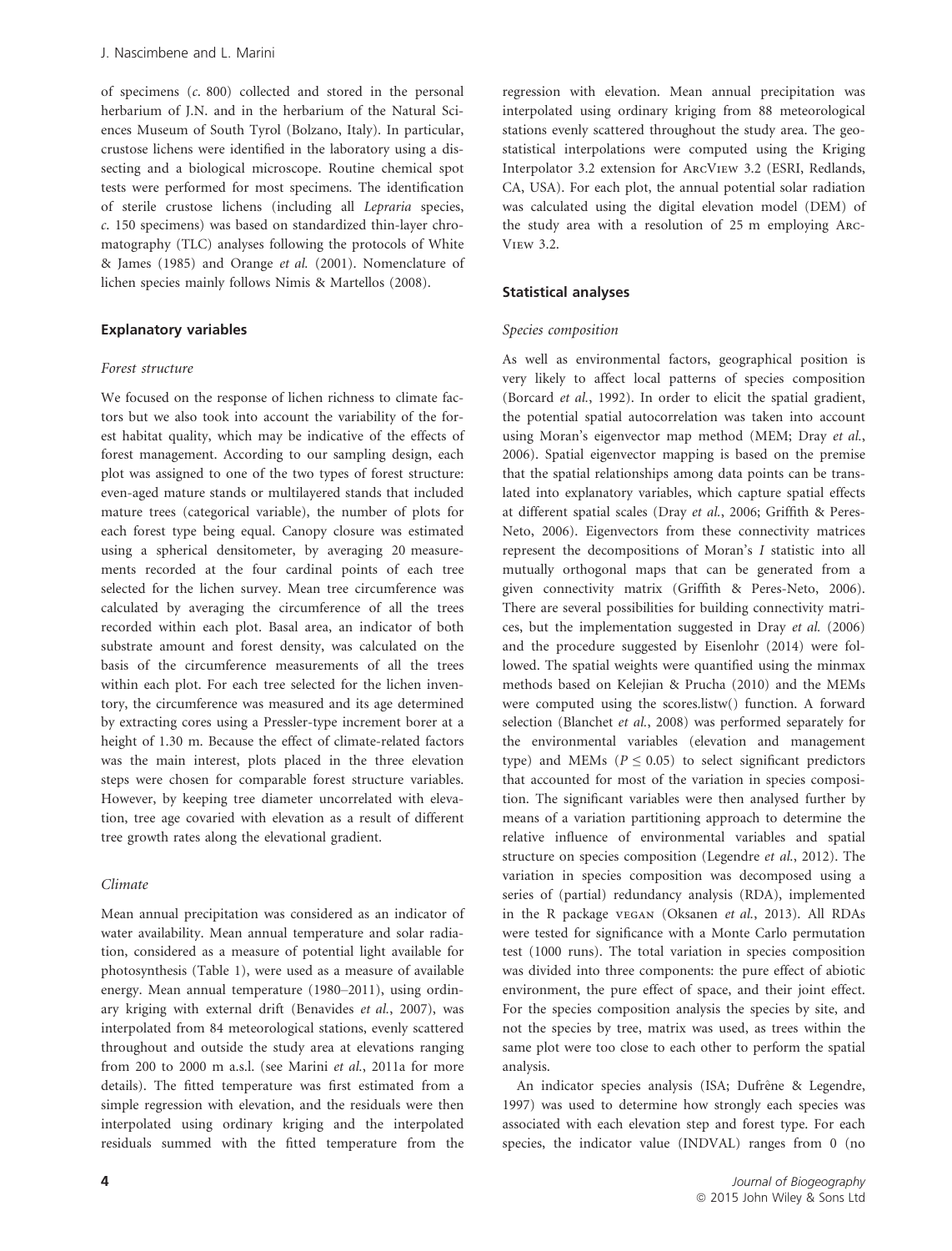indication) to 100 (maximum indication). The statistical significance of INDVAL was tested by means of a Monte Carlo test, based on 10,000 randomizations. ISA and Monte Carlo tests were performed with PC-ORD (McCune & Mefford, 1999).

#### Determinants of species richness and traits incidence

A mixed model (Zurr et al., 2009) was used to test the effect of climatic and forest structure on lichen species richness and trait distribution. Tree-level species richness and the incidence (% of species) of selected biological traits (Table 1) were considered as response variables that could be indicative of the adaptation to climatic conditions (Giordani et al., 2012). Particular focus was placed on the photobiont type, analysing the incidence of lichens with a Trentepohlia algal partner (Aptroot & van Herk, 2007; Marini et al., 2011b), and on thallus growth forms (Giordani et al., 2012), analysing the incidence of crustose, alectorioid/fruticose and foliose lichens. Biological traits of the species were retrieved from Nimis & Martellos (2008). The various climatic and forest variables described in Table 1 were included as fixed effects, and plot within elevation step within gradient as a random factor, as follows (random intercept model): response variable, fixed effects: environmental variables, random effects: gradient/elevation step/plot.

The random structure accounted for the spatial dependence between trees in our hierarchical sampling design. The interaction between rainfall and temperature was included in order to test the conjecture of Hawkins et al. (2003), that the effect of rainfall will be stronger at lower (warmer) elevations, and a modified conjecture, that the negative effect of temperature will be stronger in the arid part of our sample area.

Because of the relatively low number of replicates and the relatively high number of potential predictors, multimodel inference within an information-theoretic framework was used to evaluate the role of the selected variables (Table 1) in explaining patterns of epiphytic lichen species richness and trait incidence (Burnham & Anderson, 2002). All selected variables corresponded to meaningful ecological predictors of lichen species richness patterns. Severe collinearity was absent in our dataset, the only two variables that were highly correlated  $(r > 0.50)$  being age and temperature (see Appendix S1) in Supporting Information). This correlation was unavoidable as trees were selected of comparable size along the elevational gradient. Both variables were included in the multimodel inference analysis as they were both expected to have an important effect on lichens. The fit of all the possible candidate models obtained by the combination of the predictors described above was compared using second-order Akaike's information criterion corrected for small samples (AICc). The AICc is a measure of relative model fit, proportional to the likelihood of the model and the number of parameters used to generate it; the best fitting model is the one with the lowest AICc. In a set of  $n$  models, each model can be ranked by using its difference in AICc score with the best-fitting model  $(\Delta AICc_i = AICc_i - AICc$  minimum). The difference in AICc values indicates the relative support for the different models. A model is usually considered plausible if its  $\triangle$ AICc is below 2 (Burnham & Anderson, 2002). For every model, an Akaike's weight  $(w<sub>i</sub>)$  was also calculated, in order to determine whether the model would be selected as the best fitting model if the data were collected again under identical circumstances (Burnham & Anderson, 2002). Akaike's weight should be interpreted as a measure of model selection uncertainty. The multimodel inference analyses were performed using the MuMIn package (Barton, 2010) implemented in R (R Development Core Team, 2011).

To test the assumptions of our mixed models, the normality and variance homogeneity of model residuals were checked. The potential residual spatial autocorrelation was also tested using Moran's I and the correlog() function in the R package NCF (Bjornstad, 2013) on both geographical and ordination space distances (Diniz-Filho et al., 2003). To obtain ordination space distances, detrended correspondence analysis (DCA) was used on a dataset based on the abundance of all species on the 240 trees sampled. Many shared species yielded high statistical dependence and vice versa, i.e. there was species ordination space autocorrelation. The location of sampling points in species ordination space will be almost as important as the geographical distance because this determines the statistical independence of species richness observations (Vetaas et al., 2014). All model diagnostics were performed on the plausible models  $(\triangle AICc \leq 2)$  identified by the multimodel inference analysis (see Appendix S2).

## RESULTS

#### General results

On 240 trees distributed in 48 plots, 124 lichen species (including five non-lichenized fungi) occurred (see Appendix S3) with a frequency ranging from 0.4% to 76%. Mean species richness was  $13.2 \pm 6.4$  (range 2–28).

Sixty-three species were found at the lowest elevation step (900–1200 m a.s.l.), 89 at the intermediate (1400–1600 m a.s.l.) and 83 at the highest (1800–1900 m a.s.l.). Samplebased rarefaction curves indicated an equal exhaustiveness of the sampling among the three elevation steps (Fig. 2). The lowest elevation step shared 44 and 37 species with the intermediate and highest steps, respectively; the latter two steps shared 63 species.

Seventy-four species were crustose, 23 foliose and 27 fruticose, including 14 alectorioid species (i.e. with a fruticose–filamentose thallus) belonging to the genera Bryoria, Evernia and Usnea. The mean percentage of crustose species was 49.7  $\pm$  25.7 (range 0–100), that of foliose species 34.3  $\pm$  18.1 (range 0–86) and that of alectorioid species 8.5  $\pm$  8.4 (range 0–50). One-hundred and eleven species had chlorococcoid green algae and eight species had a Trentepohlia algal partner. The mean percentage of species with a Trentepohlia algal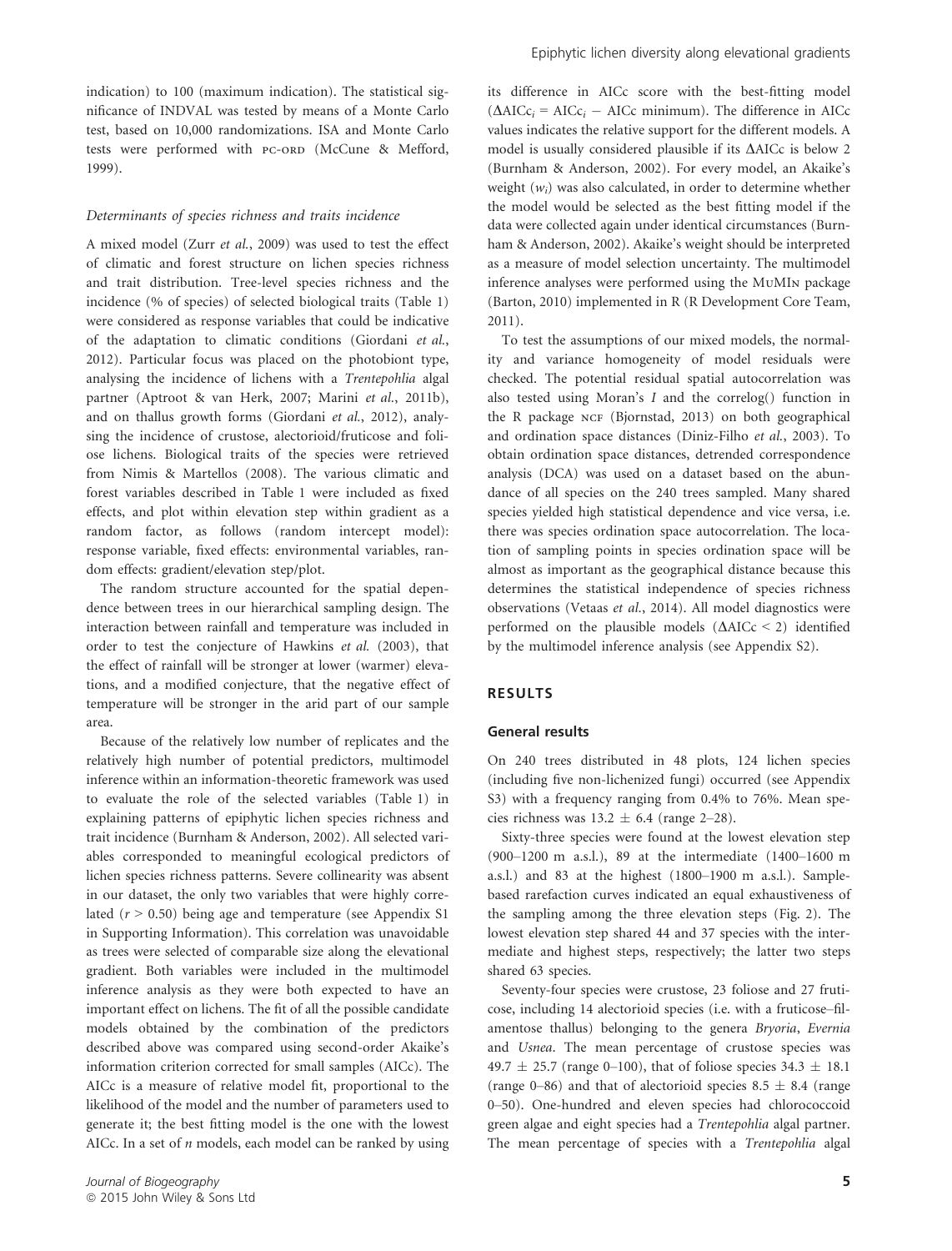

Figure 2 Sample-based (tree) rarefaction curves within each elevation step used to investigate epiphytic lichen diversity along elevational gradients in the South Tyrol, northern Italy. Black line, elevation step between 900 and 1200 m a.s.l.; grey line, elevation step between 1400 and 1600 m a.s.l.; dotted line, elevation step between 1800 and 1900 m a.s.l.

partner was  $5.7 \pm 9.3$  (range 0–50). The main reproductive strategy was by vegetative propagules (65 sorediate and 8 isidiate species), followed by sexual reproduction by ascospores (50 species) and thallus fragmentation (one species).

#### Species composition

In the RDA analysis, the separated forward selection procedure resulted in two MEMs among the spatial variables, while only elevation was selected among the environmental variables ( $P \le 0.05$ ), i.e. the species composition changed significantly with elevation but also included some spatial autocorrelation. The variation partitioning analysis indicated that the pure effects of space and elevation were 2% and 18%, respectively, while the joint contribution was 5%. The ISA revealed that 51% of the lichens were over-represented in one of the three elevation steps (Appendix S3), with 33, 20 and 11 species associated with higher, intermediate and lower elevations, respectively.

# Determinants of species richness and incidence of traits along the entire elevational gradient

Lichen species richness showed a linear positive relationship with elevation (Fig. 3a) and no support for an interaction between rainfall and temperature could be detected; multimodel inference analyses are therefore presented without this interaction (Table 2). Along the whole elevational gradient, species richness was significantly explained by temperature, with a negative nonlinear effect resulting in a peak close to the lower end of the temperature gradient (Fig. 3b). A linear positive effect of solar radiation was also found, but no significant interaction could be detected between temperature and rainfall, nor any pure effect of rainfall (Table 2). Conversely, the effect of temperature on lichens with a Trentepohlia algal partner revealed that these species were more frequent at lower elevations (Fig. 3c), also because of their sensitivity to environmental factors indicative of forest structure, being enhanced by increasing basal area and more competitive on young trees (a negative relationship with tree age).

Lichen growth forms had contrasting patterns in relation to temperature, the incidence of crustose species being enhanced by increasing values and that of alectorioid/fruticose and foliose lichens by decreasing values (Fig. 3d,e,f, Table 2). Relationships for foliose and crustose lichens were nonlinear with a significant quadratic term. Alectorioid/fruticose lichens were also negatively influenced by rainfall. Factors indicative of forest structure had only weak effects on the incidence of different lichen growth forms (Table 2).

No autocorrelation in the mixed model residuals considering both the geographical and ordination space (DCA scores) distances were detected, indicating that our models could explain the spatial and compositional autocorrelation of our response variables.

#### **DISCUSSION**

Patterns of epiphytic lichen diversity along steep elevational gradients in managed alpine spruce forests indicated that the influence of water and energy on poikylohydric organisms may result in species–elevation relationships that differ from those of vascular plants and many other organisms (e.g. Rahbek, 1995; Marini et al., 2011a) where species richness declines with elevation or presents a hump-shaped relationship (cf. Banya et al., 2010). In contrast, a linear positive species–elevation relationship was found, perhaps reflecting the fact that only a partial gradient (Nogués-Bravo et al., 2008), avoiding both low and high elevation, was considered. However, the nonlinear relationship between lichen diversity, trait composition and temperature (i.e. the most meaningful climatic factor varying with elevation) indicated that the response of lichen species richness to temperature was relatively non-intense up to a certain level (5–6 °C in our study) and then became very strong, i.e. even a slight temperature increase resulted in a reduction of species richness. This relationship may imply that, under climate warming scenarios, major changes could be expected in the intermediate part of the elevational gradient. This corroborates the hypothesis that many lichens will probably not benefit from an increase in air temperature in the same way as flowering plants (Insarov & Schroeter, 2002) and that several lichen species may be locally threatened by climate change (e.g. Ellis et al., 2007; Aragón et al., 2012).

The pattern of species richness and trait composition along the elevational gradient corresponded with a turnover in species composition occurring between the lower and the higher elevations. An increase in lichen diversity with elevation, associated with a substantial species turnover, has also been found in other geographical and environmental conditions (e.g. Dietrich & Scheidegger, 1997; McCune et al.,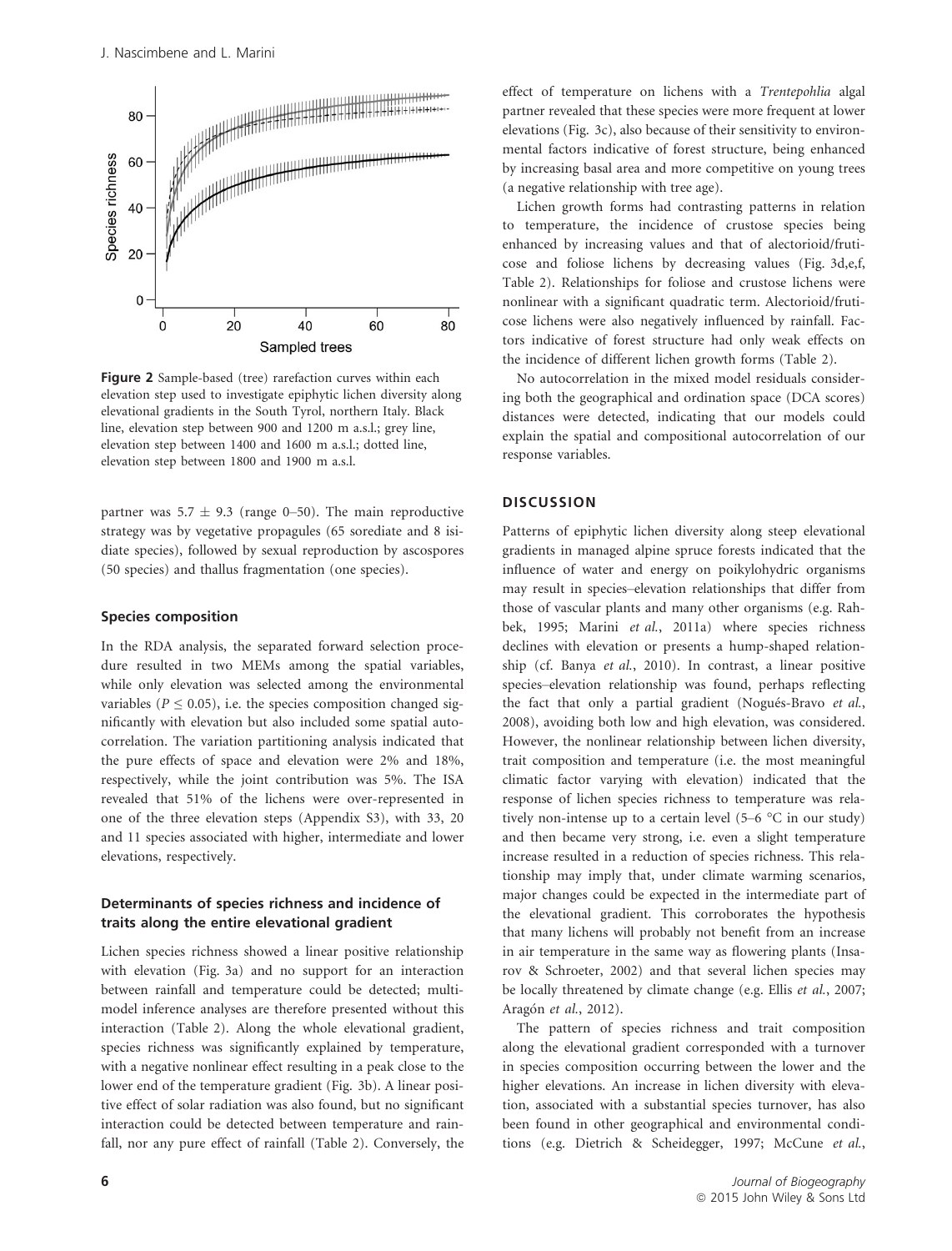

Figure 3 Scatterplots of the relationship between (a) elevation and lichen species richness, (b) mean annual temperature and lichen species richness, (c) mean annual temperature and the percentage of lichen species with Trentepohlia as algal partner, and (b–f) mean annual temperature and percentage of lichens with different growth forms, (d) crustose, (e) alectorioid (i.e. fruticose–filamentose) and (f) foliose, in the study of epiphytic lichen diversity along elevational gradients in the South Tyrol, northern Italy. Ninety-five per cent confidence intervals are shown.

1997; Cobanoglu & Sevgi, 2009), corroborating the hypothesis that the species–elevation relationship reflects the physiological response of these organisms to the main climatic factors. Our study supports this view, revealing that trait selection is the mechanism that determines the response at community level.

The climatic results only partially confirmed our hypothesis related to the conjecture of Hawkins et al. (2003), that the effect of rainfall should be stronger at lower (warmer) elevations, and to a modified conjecture, that the negative effect of temperature will be stronger in the arid part of our sample area, as no interactive effect between temperature and precipitation was found. The lack of a pure effect of precipitation on species richness patterns suggests that a larger rainfall gradient (e.g. Aragón et al., 2012) should be spanned to test this hypothesis. The only signal of a relevance to the rainfall gradient derives from its negative influence on the incidence of alectorioid lichens, which fully reflects their particular ecophysiological requirements, being hindered by excessive wetting that depresses net assimilation (Stevenson & Coxson, 2007).

Temperature was the main driver of lichen diversity and trait selection along the elevational gradient. The negative relationship with species richness reflects the negative effects of increasing temperature on key ecophysiological processes, such as an increase of respiratory carbon loss (Schroeter et al., 2000) that may limit the distribution of many species. Moreover, an increase in temperature is usually associated with a decrease in relative air humidity, resulting in faster desiccation rates of poikylohydric organisms, which hinders photosynthetic activity (Insarov & Schroeter, 2002). The positive species–solar radiation relationship predicts that these effects are likely to be exacerbated by low solar radiation reducing the availability of light for photosynthetic activity.

The adaptation of lichen communities to a temperature regime is mediated by a trait selection that involves both the photobiont and thallus growth forms. Concerning the photobiont, lichens in symbiosis with Trentepohlia algae are more adapted to warm climates, confirming that the photobiont type can mediate the response to global warming (van Herk et al., 2002; Aptroot & van Herk, 2007; Marini et al., 2011b). However, the contribution of these lichens to community composition is not only determined by the temperature regime but also by some forest attributes. In particular, the positive relationship between the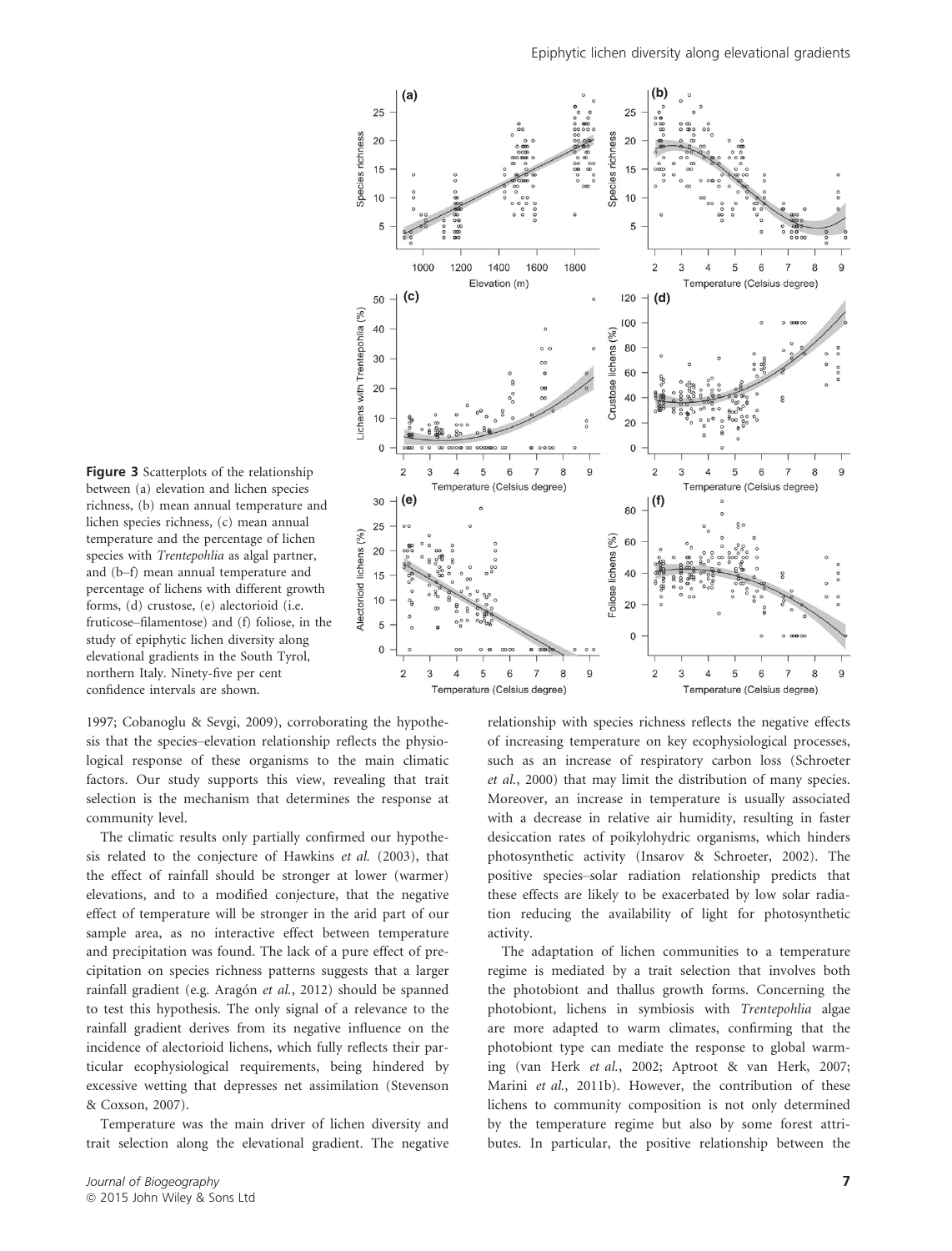**Table 2** Sum of model weights  $(\Sigma w_i)$  for each predictor used along the whole gradient for (a) all species and (b–e) the trait groups, separately (b, algal partner; c–e, thallus growth forms) in the investigation of epiphytic lichen diversity along elevational gradients in the South Tyrol, northern Italy. The sum can vary between 0 and 1. The variables that presented values close to 1 are those more supported by the multi-model inference analysis. Variables with sum  $> 0.65$  are shown in bold.

|                           | Age       | Circ_tree | Basal     | Canopy    | Circ_plot | Stand_type | Rad       | Precip    | Temp      | Temp <sup>2</sup> | Temp <sup>3</sup> |
|---------------------------|-----------|-----------|-----------|-----------|-----------|------------|-----------|-----------|-----------|-------------------|-------------------|
| (a) All species           |           |           |           |           |           |            |           |           |           |                   |                   |
| $\Sigma w_i$              | 0.45      | 0.26      | 0.27      | 0.26      | 0.30      | 0.25       | 0.69      | 0.27      | 0.91      | 0.93              | 0.93              |
| Averaged<br>parameters    | 0.0053    | 0.0036    | $-0.0368$ | $-0.0081$ | $-0.0008$ | $-2.542$   | 0.0026    | $-0.0053$ | 9.4765    | $-2.470$          | 0.1533            |
| (b) Trentepohlia          |           |           |           |           |           |            |           |           |           |                   |                   |
| $\Sigma w_i$              | 0.79      | 0.54      | 0.69      | 0.26      | 0.33      | 0.48       | 0.28      | 0.39      | 0.43      | 0.52              | 0.71              |
| Averaged<br>parameters    | $-0.0332$ | 0.02514   | 0.08534   | 0.0625    | $-0.0143$ | 1.7930     | 0.00195   | 0.0084    | $-2.0809$ | $-0.0475$         | 0.0483            |
| (c) Foliose               |           |           |           |           |           |            |           |           |           |                   |                   |
| $\Sigma w_i$              | 0.25      | 0.36      | 0.28      | 0.29      | 0.36      | 0.38       | 0.60      | 0.31      | 0.83      | 0.89              | 0.86              |
| Averaged<br>parameters    | $-0.0030$ | 0.0323    | $-0.0459$ | $-0.2747$ | 0.0663    | $-2.9809$  | $-0.0119$ | $-0.0085$ | 56.5645   | $-10.634$         | 0.6014            |
| (d) Crustose              |           |           |           |           |           |            |           |           |           |                   |                   |
| $\Sigma w_i$              | 0.27      | 0.50      | 0.37      | 0.28      | 0.40      | 0.28       | 0.62      | 0.50      | 0.87      | 0.92              | 0.89              |
| Averaged<br>parameters    | $-0.0161$ | $-0.0492$ | 0.1275    | 0.2848    | $-0.1046$ | 0.5607     | 0.0159    | 0.0230    | $-80.230$ | 15.2357           | $-0.853$          |
| (e) Alectorioid/fruticose |           |           |           |           |           |            |           |           |           |                   |                   |
| $\Sigma w_i$              | 0.25      | 0.40      | 0.46      | 0.51      | 0.28      | 0.26       | 0.27      | 0.97      | 0.67      | 0.66              | 0.70              |
| Averaged<br>parameters    | 0.0004    | 0.0048    | 0.0140    | 0.0806    | 0.0027    | 0.0118     | 0.0002    | $-0.0133$ | $-3.1101$ | $-0.3375$         | 0.0394            |

Age, age of sampled trees (years); Circ\_tree, circumference of sampled trees (cm); Basal, basal area (m<sup>2</sup> ha<sup>-1</sup>); Canopy, % canopy closure; Circ\_plot, mean circumference of the plot (cm); Stand type, even-aged mature stands versus multilayered stands; Rad, annual solar radiation (kWh m<sup>-2</sup>); Precip, mean annual precipitation (mm); Temp, mean annual temperature (°C).

proportion of lichens with a Trentepohlia algal partner and forest basal area predicts that dense stands are able to fulfil better the habitat requirements of this group of species, which have their photosynthetic optimum in shaded, warm situations (Sipman & Harris, 1989; Nimis & Tretiach, 1995). Their preference for young trees (negative relationship with tree age) is likely to reflect the microhabitat requirements related to the crustose growth form of the trentepohlioid species included in our dataset. Crustose thalli develop undisturbed when the bark is smooth (i.e. on young trees) but undergo fragmentation and disintegration as the bark becomes wrinkled with increasing tree age and size.

Concerning the thallus growth form, our results indicate that crustose lichens are more resistant than foliose and fruticose–filamentose (i.e. alectorioid) species to increasing temperature (see Acharya et al., 2011 for epiphytic orchids). Crustose lichens have a lower surface-to-volume ratio (i.e. less surface exposed to the atmosphere), resulting in a higher tolerance to desiccation, water loss being restricted to the upper exposed surface (Büdel & Scheidegger, 2008). In contrast, the contribution of foliose and fruticose–filamentose species to lichen diversity is higher in the lower part of the temperature gradient, reflecting their more rapid drying and wetting pattern that hinders these lichens surviving excessive evapotranspiration rates.

Our results add evidence to the sensitivity of epiphytic lichens to climate change (Insarov & Schroeter, 2002; Ellis et al., 2007). This study found strong elevation dependence of epiphytic lichen diversity in spruce alpine forests that can be attributed to climatic factors controlling the main ecophysiological functions of these organisms. The mechanism of trait selection drives the response to environmental filtering, providing a tool for detecting major shifts in lichen communities that reflect changes in climatic conditions.

# ACKNOWLEDGEMENTS

The study was carried out as part of the project 'Biodiversita, biomonitoraggio e conservazione dei licheni epifiti negli ambienti forestali della provincia di Bolzano', funded by the Autonomous Province of Bolzano (Ripartizione Diritto allo studio, Universita e Ricerca Scientifica). The Forest Planning Office of the Autonomous Province of Bolzano is thanked for providing logistic and technical support; in particular we are grateful to Günther Unterthiner and his collaborators. Francesco Bortignon, Philipp Oberegger, Martin Stecher and Diego Ivan are thanked for their help during the fieldwork. Daniel Spitale contributed to the discussions and the sampling design, and Helmut Mayrhofer (University of Graz) and his collaborators helped us with species identification, particularly with thin-layer chromatography (TLC) analyses and critical crustose species. Mark Seaward (University of Bradford) checked the language of the revised manuscript.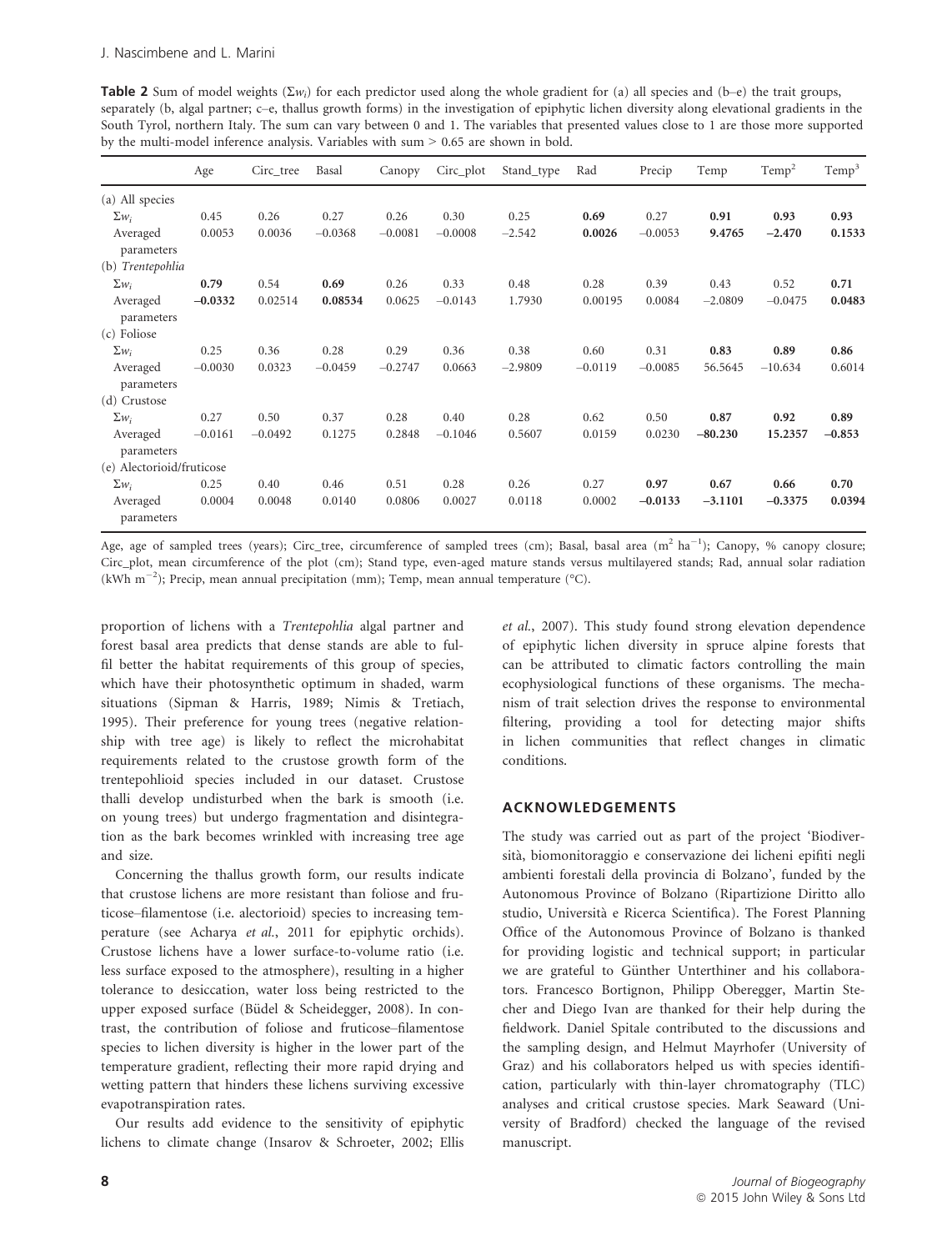#### **REFERENCES**

- Acharya, K.P., Vetaas, O.R. & Birks, H.J.B. (2011) Orchid species richness along Himalayan elevational gradients. Journal of Biogeography, 38, 1821–1833.
- Aptroot, A. & van Herk, C.M. (2007) Further evidence of the effects of global warming on lichens, particularly those with Trentepohlia phycobionts. Environmental Pollution, 146, 293–298.
- Aragón, G., Martínez, I. & García, A. (2012) Loss of epiphytic diversity along a latitudinal gradient in southern Europe. Science of the Total Environment, 426, 188–195.
- Asta, J., Erhardt, W., Ferretti, M., Fornasier, F., Kirschbaum, U., Nimis, P.L., Purvis, W., Pirintsos, S., Scheidegger, C., Van Haluwyn, C. & Wirth, V. (2002) Mapping lichen diversity as an indicator of environmental quality. Monitoring with lichens, monitoring lichens (ed. by P.L. Nimis, C. Scheidegger and P. Wolseley), pp. 273–279. Kluwer Academic Publishers, Dordrecht.
- Banya, C.B., Solhøy, T., Gauslaa, Y. & Palmer, M.W. (2010) The elevation gradient of lichen species richness in Nepal. Lichenologist, 42, 83–96.
- Barton, K. (2010) MuMIn: multi-model inference. R package version [01317]. Available at: [http://r-forge.r-project.org/](http://r-forge.r-project.org/projects/mumin/) [projects/mumin/.](http://r-forge.r-project.org/projects/mumin/)
- Benavides, R., Montes, F., Rubio, A. & Osoro, K. (2007) Geostatistical modelling of air temperature in a mountainous region of northern Spain. Agricultural and Forest Meteorology, 146, 173–188.
- Bhattarai, K.R. & Vetaas, O.R. (2003) Variation in plant species richness of different life forms along a subtropical elevation gradient in the Himalayas, east Nepal. Global Ecology and Biogeography, 12, 327–340.
- Bhattarai, K.R. & Vetaas, O.R. (2006) Can Rapoport's rule explain tree species richness along the Himalayan elevation gradient, Nepal? Diversity and Distributions, 12, 373– 378.
- Bjornstad, O.N. (2013) ncf: spatial nonparametric covariance functions. R package version 1.1–5. Available at: [http://](http://CRAN.R-project.org/package=ncf) [CRAN.R-project.org/package=ncf](http://CRAN.R-project.org/package=ncf).
- Blanchet, F.G., Legendre, P. & Borcard, D. (2008) Forward selection of explanatory variables. Ecology, 89, 2623–2632.
- Borcard, D., Legendre, P. & Drapeau, P. (1992) Partialling out the spatial component of ecological variation. Ecology, 73, 1045–1055.
- Büdel, B. & Scheidegger, C. (2008) Thallus morphology and anatomy. Lichen biology (ed. by T.H. Nash III), pp. 40–68. Cambridge University Press, Cambridge, UK.
- Burnham, K.P. & Anderson, D.R. (2002) Model selection and multimodel inference: a practical information–theoretic approach. Springer-Verlag, Berlin.
- Cobanoglu, G. & Sevgi, O. (2009) Analysis of the distribution of epiphytic lichens on Cedrus libani in Elmali Research Forest (Antalya, Turkey). Journal of Environmental Biology, 30, 205–212.
- Coxson, D.S. & Coyle, M. (2003) Niche partitioning and photosynthetic response of alectorioid lichens from subalpine spruce–fir forest in north-central British Columbia, Canada: the role of canopy microclimate gradients. Lichenologist, 35, 157–175.
- Diaz, S. & Cabido, M. (2001) Vive la difference: plant functional diversity matters to ecosystem processes. Trends in Ecology and Evolution, 16, 646–655.
- Dietrich, M. & Scheidegger, C. (1997) Frequency, diversity and ecological strategies of epiphytic lichens in the Swiss Central Plateau and the pre-Alps. Lichenologist, 29, 237– 258.
- Diniz-Filho, J.A.F., Bini, L.M. & Hawkins, B.A. (2003) Spatial autocorrelation and red herrings in geographical ecology. Global Ecology and Biogeography, 12, 53–64.
- Dray, S., Legendre, P. & Peres-Neto, O. (2006) Spatial modelling: a comprehensive framework for principal coordinate analysis of neighbor matrices (PCNM). Ecological Modelling, 196, 483–493.
- Dufrêne, M. & Legendre, P. (1997) Species assemblages and indicator species: the need for a flexible asymmetrical approach. Ecological Monographs, 67, 345–366.
- Eisenlohr, P.V. (2014) Persisting challenges in multiple models: a note on commonly unnoticed issues regarding collinearity and spatial structure of ecological data. Brazilian Journal of Botany, 37, 365–371.
- Ellis, C.J. & Coppins, B.J. (2006) Contrasting functional traits maintain lichen epiphyte diversity in response to climate and autogenic succession. Journal of Biogeography, 33, 1643–1656.
- Ellis, C.J. & Coppins, B.J. (2010) Integrating multiple landscape-scale drivers in the lichen epiphyte response: climatic setting, pollution regime and woodland spatial–temporal structure. Diversity and Distributions, 16, 43–52.
- Ellis, C.J., Coppins, B.J., Dawson, T.P. & Seaward, M.R.D. (2007) Response of British lichens to climate change scenarios: trends and uncertainties in the projected impact contrasting biogeographic groups. Biological Conservation, 140, 217–235.
- Field, R., O'Brien, E.M. & Whittaker, R.J. (2005) Global models for predicting woody plant richness from climate: development and evaluation. Ecology, 86, 2263–2277.
- Giordani, P., Brunialti, G., Bacaro, G. & Nascimbene, J. (2012) Functional traits of epiphytic lichens as potential indicators of environmental conditions in forest ecosystems. Ecological Indicators, 18, 413–420.
- Gotelli, N. & Colwell, R.K. (2001) Quantifying biodiversity: procedures and pitfalls in the measurement and comparison of species richness. Ecology Letters, 4, 379–391.
- Green, T.G.A., Nash, T.H., III & Lange, O.L. (2008) Physiological ecology of carbon dioxide exchange. Lichen biology (ed. by T.H. Nash III), pp. 152–81. Cambridge University Press, Cambridge, UK.
- Griffith, D.A. & Peres-Neto, P.R. (2006) Spatial modeling in ecology: the flexibility of eigenfunction spatial analyses. Ecology, 87, 2603–2613.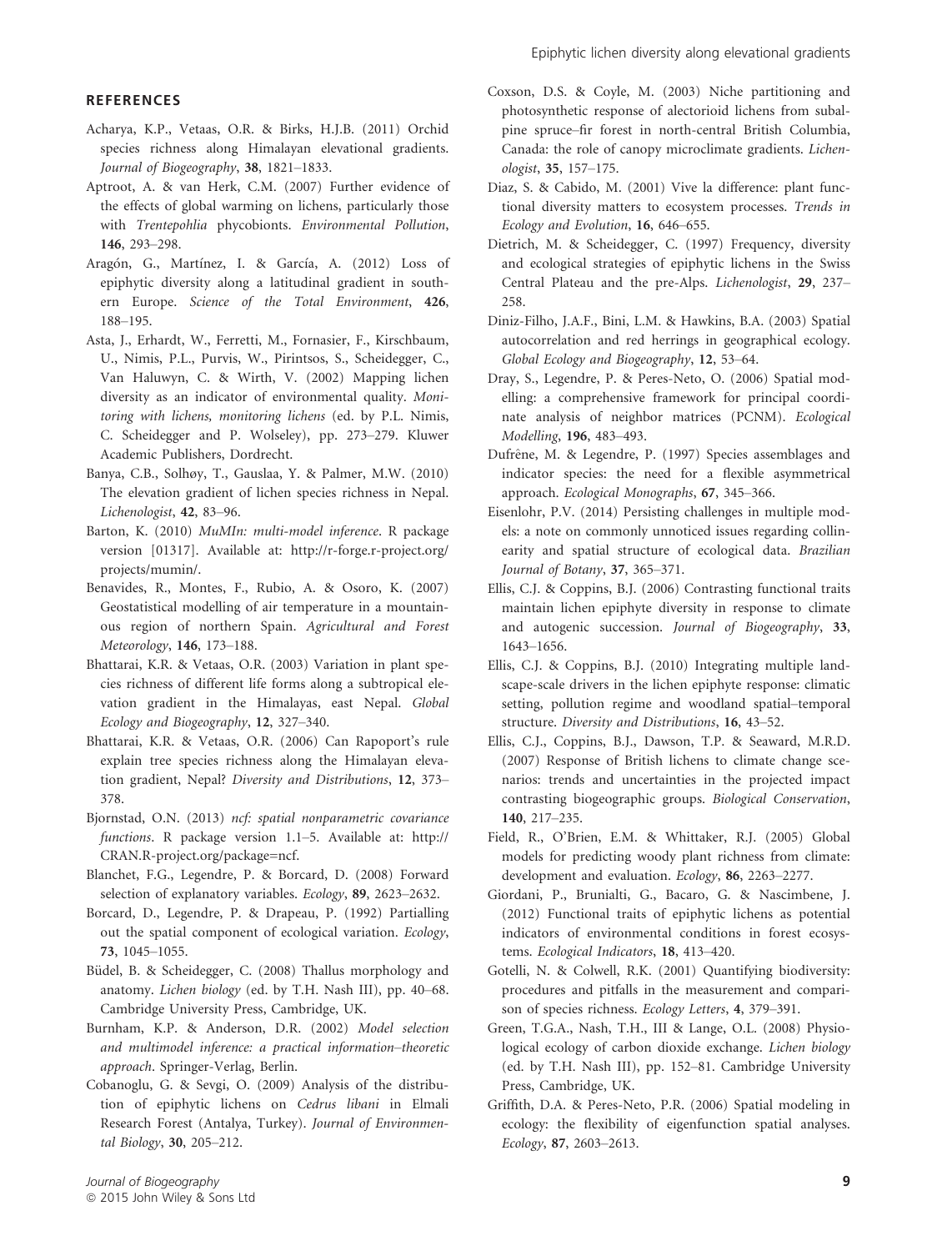- Hawkins, B.A., Field, R., Cornell, H.V., Currie, D.J., Guégan, J.-F., Kaufman, D.M., Kerr, J.T., Mittelbach, G.G., Oberdorff, T., O'Brien, E.M., Porter, E.E. & Turner, J.R.G. (2003) Energy, water, and broad-scale geographic patterns of species richness. Ecology, 84, 3105–3117.
- van Herk, C.M., Aptroot, A. & van Dobben, H.F. (2002) Long-term monitoring in the Netherlands suggests that lichens respond to global warming. Lichenologist, 34, 141–154.
- Insarov, G. & Schroeter, B. (2002) Lichen monitoring and climate change. Monitoring with lichens, monitoring lichens (ed. by P.L. Nimis, C. Scheidegger and P. Wolseley), pp. 183–201. Kluwer Academic Publishers, Dordrecht.
- Kelejian, H.H. & Prucha, I.R. (2010) Specification and estimation of spatial autoregressive models with autoregressive and heteroskedastic disturbances. Journal of Econometrics, 157, 53–67.
- Körner, C. (2007) The use of 'altitude' in ecological research. Trends in Ecology and Evolution, 22, 569–574.
- Legendre, P., Borcard, D. & Roberts, D.W. (2012) Variation partitioning involving orthogonal spatial eigenfunction submodels. Ecology, 93, 1234–1240.
- Lomolino, M.V. (2001) Elevation gradients of species-density: historical and prospective views. Global Ecology and Biogeography, 10, 3–13.
- Marini, L., Bona, E., Kunin, W.E. & Gaston, K.J. (2011a) Exploring anthropogenic and natural processes shaping fern species richness along elevational gradients. Journal of Biogeography, 38, 78–88.
- Marini, L., Nascimbene, J. & Nimis, P.L. (2011b) Large-scale patterns of epiphytic lichen species richness: photobiontdependent response to climate and forest structure. Science of the Total Environment, 409, 4381–4386.
- McCain, C.M. (2007) Could temperature and water availability drive elevational species richness patterns? A global case study for bats. Journal of Biogeography, 16, 1–13.
- McCune, B. & Mefford, M.J. (1999) Multivariate analysis of ecological data, version 4.25. MjM Software, Gleneden Beach, OR.
- McCune, B., Peck, D.J., Heiman, K. & Will-Wolf, S. (1997) Regional gradients in lichen communities of the southeast United States. Bryologist, 100, 145–158.
- Nimis, P.L. & Martellos, S. (2008) ITALIC: the information system on Italian lichens, version 4.0. Available at: [http://](http://dbiodbs.univ.trieste.it/italic/italic03) [dbiodbs.univ.trieste.it/italic/italic03](http://dbiodbs.univ.trieste.it/italic/italic03).
- Nimis, P.L. & Tretiach, M. (1995) The lichens of Italy: a phytoclimatical outline. Cryptogamic Botany, 5, 199–208.
- Nogués-Bravo, D., Araújo, M.B., Romdal, T. & Rahbek, C. (2008) Scale effects and human impact on the elevational gradient species richness gradients. Nature, 453, 216–220.
- O'Brien, E.M. (1993) Climatic gradients in woody plant species richness: towards an explanation based on an analysis of Southern Africa's woody flora. Journal of Biogeography, 20, 181–198.
- O'Brien, E.M. (2006) Biological relativity to water–energy dynamics. Journal of Biogeography, 33, 1868–1888.
- Oksanen, J., Blanchet, F.G., Kindt, R., Legendre, P., Minchin, P.R., O'Hara, R. B., Simpson, G.L., Solymos, P., Henry, M., Stevens, H. & Wagner, H. (2013) vegan: community ecology package. R package version 2.0–10. Available at:<http://CRAN.R-project.org/package=vegan>.
- Orange, A., James, P.W. & White, F.J. (2001) Microchemical methods for the identification of lichens. British Lichen Society, London.
- R Development Core Team (2011) R: a language and environment for statistical computing. R Foundation for Statistical Computing, Vienna. Available at: [http://www.R](http://www.R-project.org)[project.org.](http://www.R-project.org)
- Rahbek, C. (1995) The elevational gradient of species richness: a uniform pattern. Ecography, 18, 200–205.
- Rapai, S.B., McMullin, R.T. & Newmaster, S.G. (2012) The importance of macrolichen traits and phylogeny in forest community assemblage along a high elevation gradient in southwestern British Columbia. Forest Ecology and Management, 274, 231–240.
- Schroeter, B., Kappen, L., Schulz, F. & Sancho, L.G. (2000) Seasonal variation in the carbon balance of lichens in the maritime Antarctic: long-term measurements of photosynthetic activity in Usnea aurantiacoatra. Antarctic ecosystems: models for wider ecological understanding (ed. by W. Davison, C. Howard-Williams and P. Broady), pp. 258–262. Caxton Press, Christchurch, New Zealand.
- Sipman, H.J.M. & Harris, R.C. (1989) Lichens. Tropical rain forest ecosystems (ed. by H. Leith and M.J.A. Werger), pp. 303–309. Elsevier, Amsterdam.
- Stevenson, S.K. & Coxson, D.S. (2007) Arboreal forage lichens in partial cuts: a synthesis of research results from British Columbia, Canada. Rangifer, 17, 155–165.
- Vetaas, O.R. (2006) Biological relativity to water–energy dynamics: a potential unifying theory? Journal of Biogeography, 33, 1866–1867.
- Vetaas, O.R., Vikane, J.H., Saure, H.I. & Vandvik, V. (2014) North Atlantic Islands with native and alien trees: are there differences in diversity and species–area relationships? Journal of Vegetation Science, 25, 213–225.
- White, F.J. & James, P.W. (1985) A new guide to microchemical techniques for the identification of lichen substances. Bulletin of the British Lichen Society, 57, 1– 41.
- Whittaker, R.J., Nogués-Bravo, D. & Araújo, M.B. (2007) Geographical gradients of species richness: a test of the water–energy conjecture of Hawkins et al. (2003) using European data for five taxa. Global Ecology and Biogeography, 16, 76–89.
- Zurr, A., Ieno, E.N., Walker, N., Saveliev, A.A. & Smith, G.M. (2009) Mixed effects models and extensions in ecology with R. Springer, Berlin.